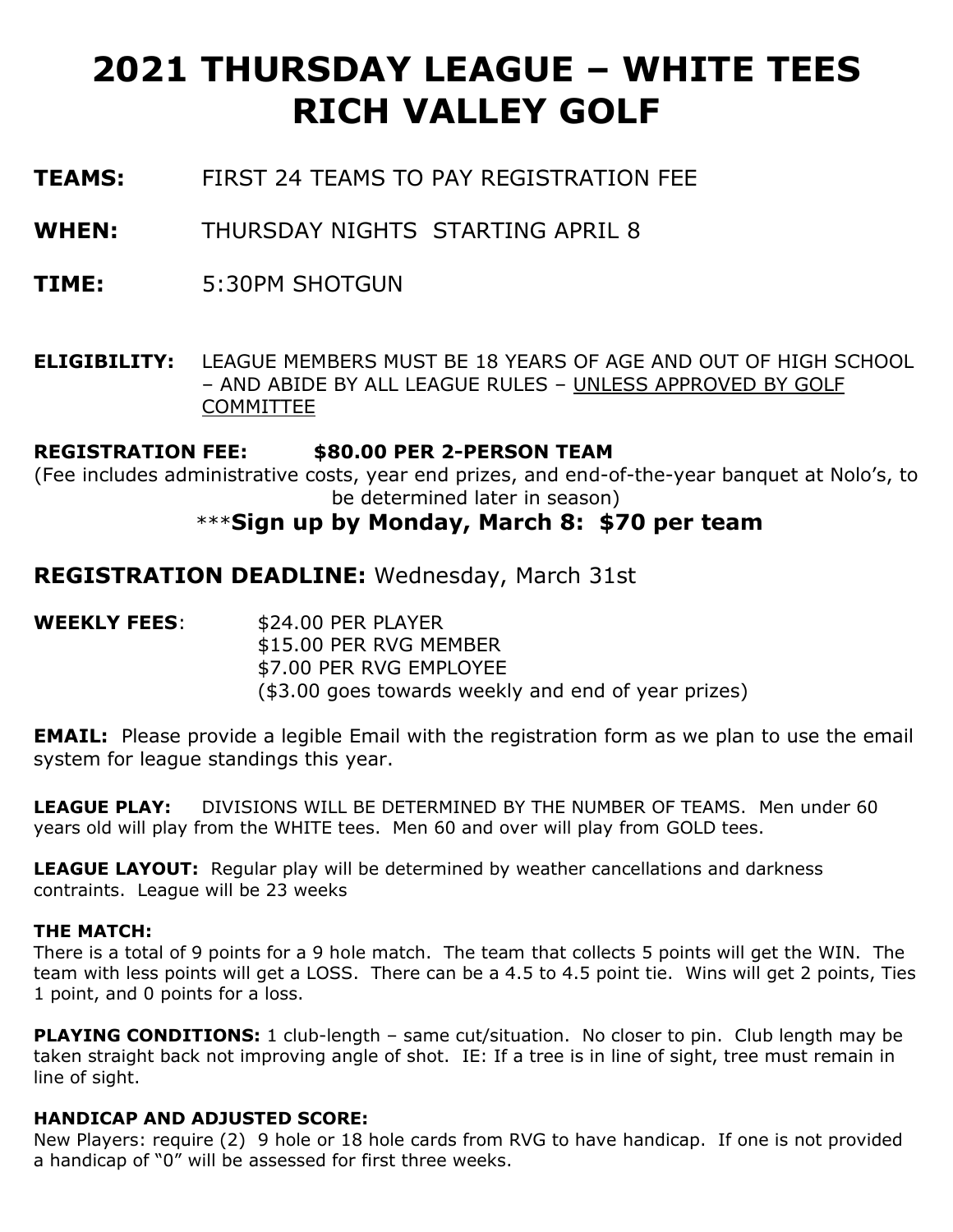Adjusted handicap from 2020 will be active.

The maximum handicap is 9.

Handicap will be adjusted weekly through the duration of regular season play. Substitutes are responsible to provide an accurate handicap for 9 holes on the OFFICIAL scorecard. Any discrepancies with that handicap will be reviewed by the golf committee and all golf committee decisions will be final.

#### **ATTENDANCE POLICY:**

**1 – A team with one or two substitutes (teams' responsibility) equals no penalty.**

**2 – Both team members missing with no substitutes will result in a loss of match**

**3 - \*\*\*\*4 misses by entire team = the team will be disqualified with no monetary refund of the registration fee and will result in the loss of any weekly/half prizes. If you miss the 4 times in the first half, you will not be able to play in the second half!**

**4 – Individuals who show 80% of regular season weeks will receive a certificate for 1 anytime round of golf with cart valid until December 31, 2021 at the end of the year banquet. If you secure a substitute for your missing week to play for you, their attendance will reflect to your attendance.** 

#### **SCORECARD:**

We will only accept the scores on the "OFFICIAL" scorecard which will be handed into the bar at the end of the round.

#### **PRIZE MONEY**:

To be determined based on number of teams

#### **RAINOUTS/LIGHTNING:**

Rainouts will be determined by the golf committee.

#### **SLOW PLAY RULE:**

Slow play will not be tolerated. Be ready to hit your ball or putt when it's your turn. All complaints of slow play should be directed to the rules committee.

**RULES COMMITTEE:** LEAGUE WILL BE RUN BY A COMMITTEE OF 3 PEOPLE

#### **DISPUTES/RULES COMMITTEE DECISIONS:**

All league disputes, violations, and penalties, are subject to review by the Rule Committee. Decisions made by the Rules Committee are final.